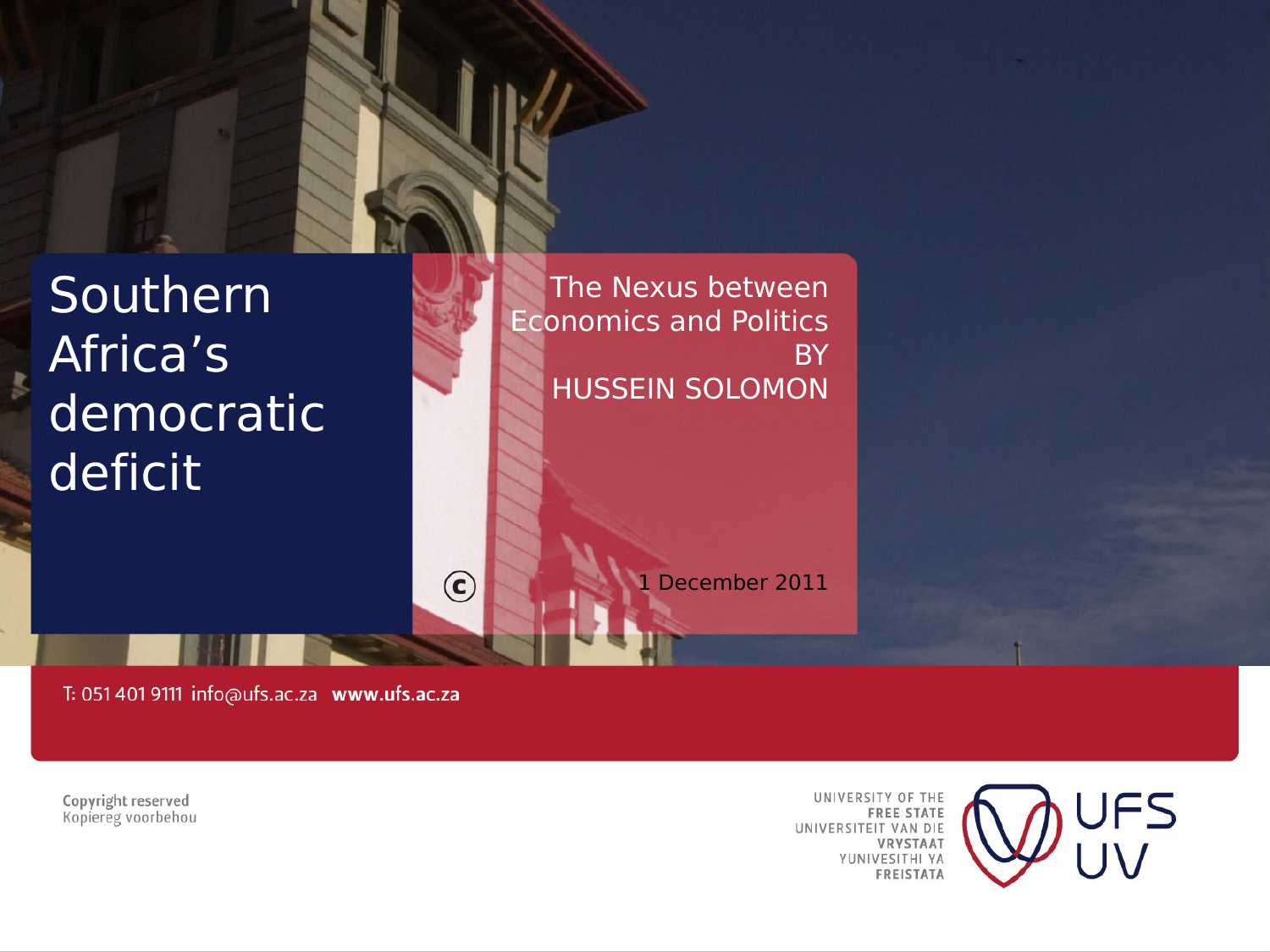# **iNTRODUCTION**

- $\cdot$  The quality of political competition and the power of the political opposition are closely related to how democratic a country is
- No political opposition translates into no democracy since it deprives citizens of choice – citizens cannot exercise their rule
- Opposition political parties play a critical role in the governance process and are a key element in monitoring government performance and mobilizing citizens to participate in public life
- Indeed the quality of the polity itself is adversely impacted upon where the political opposition does not exist as in Swaziland where one witnesses financial mismanagement and the adoption of poor policies

T: 051 401 9111 info@ufs.ac.za www.ufs.ac.za

Copyright reserved Kopiereg voorbehou

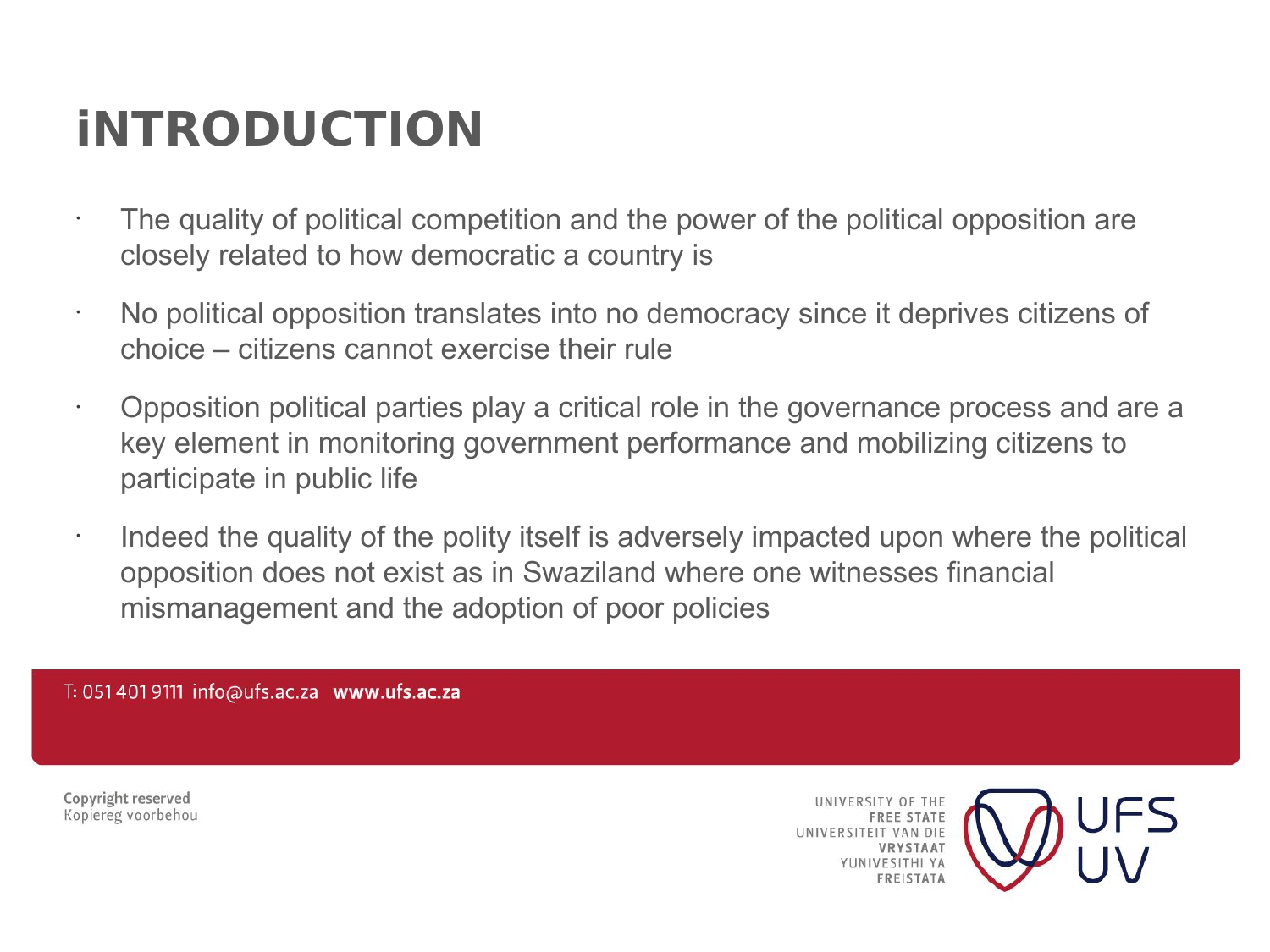### **Southern africa and the democratic deficit**

- Major democratic deficit across region emanating from the lack of a vibrant political opposition
- In Namibia given the politics of incumbency, the ruling SWAPO has kept the political opposition to less than 30 percent of the vote since 1989, the same hold true for FRELIMO in Mozambique
- In Zambia despite Article 4 of the Constitution allowing for the provision of a multiparty dispensation, other laws like the Public Order Act and its application by the police have worked again the political opposition
- Similarly in Zimbabwe, despite the GNU, MDC members had to bear the brunt of state-sanctioned violence and repression

T: 051 401 9111 info@ufs.ac.za www.ufs.ac.za

Copyright reserved Kopiereg voorbehou

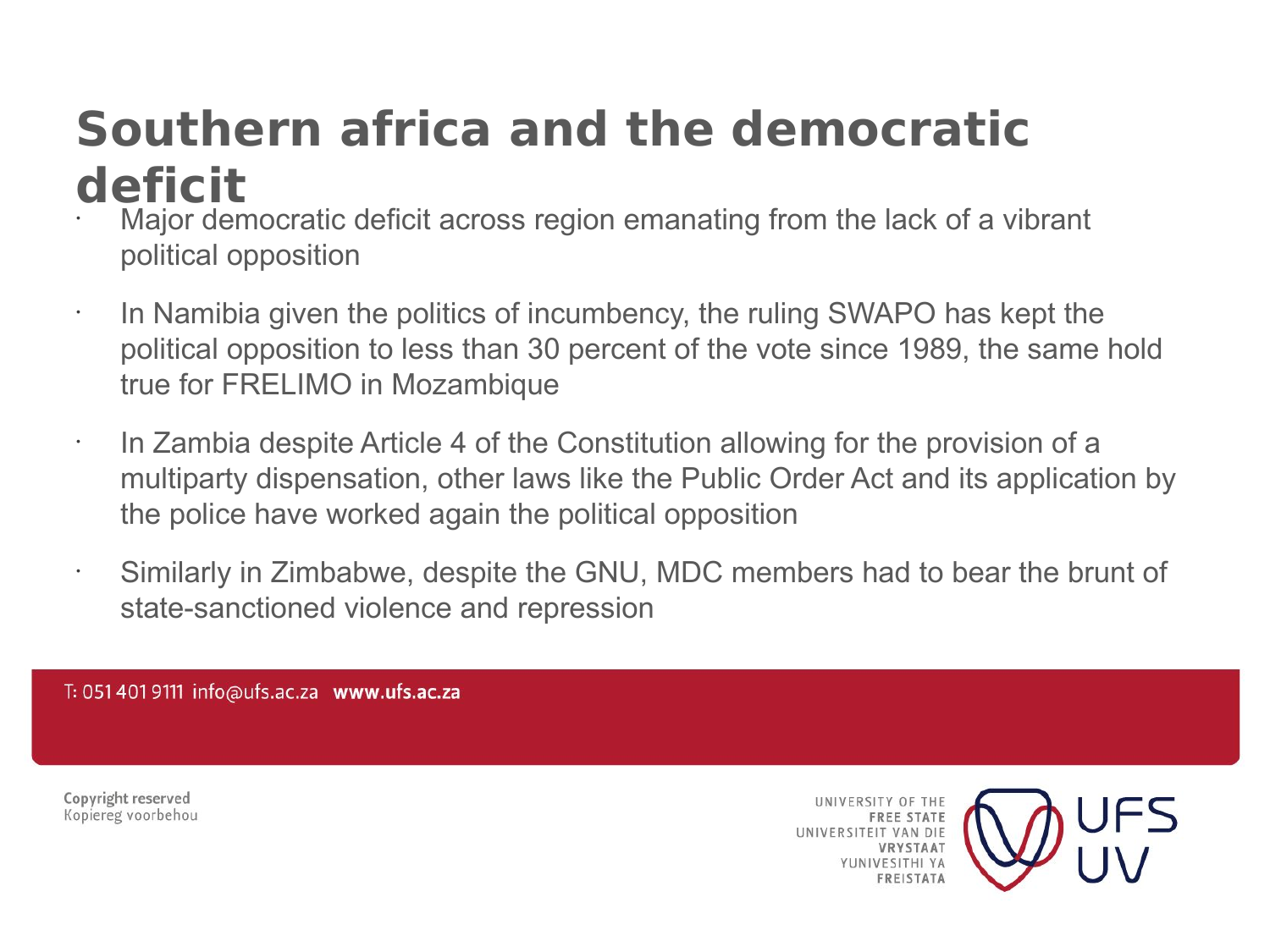## **Southern Africa's Democratic Deficit**

- Nature of the electoral system may also be problematic. In Mauritius, the first-past-the-post system runs the risk of ending up with a parliament without any opposition
	- Incumbent political parties understand well that without party funding, no political party can campaign effectively, mobilize its constituency and thereby stand a chance of unseating incumbents. This is a fact that ruling parties in the region understand well and go out of their way to starve opposition parties of funding whilst at the same time building patronage networks – using state resources, e.g. Lesotho, South Africa, Namibia, Zim
- Problem of the big-man syndrome in African politics, e.g. COPE

T: 051 401 9111 info@ufs.ac.za www.ufs.ac.za

Copyright reserved Kopiereg voorbehou

•

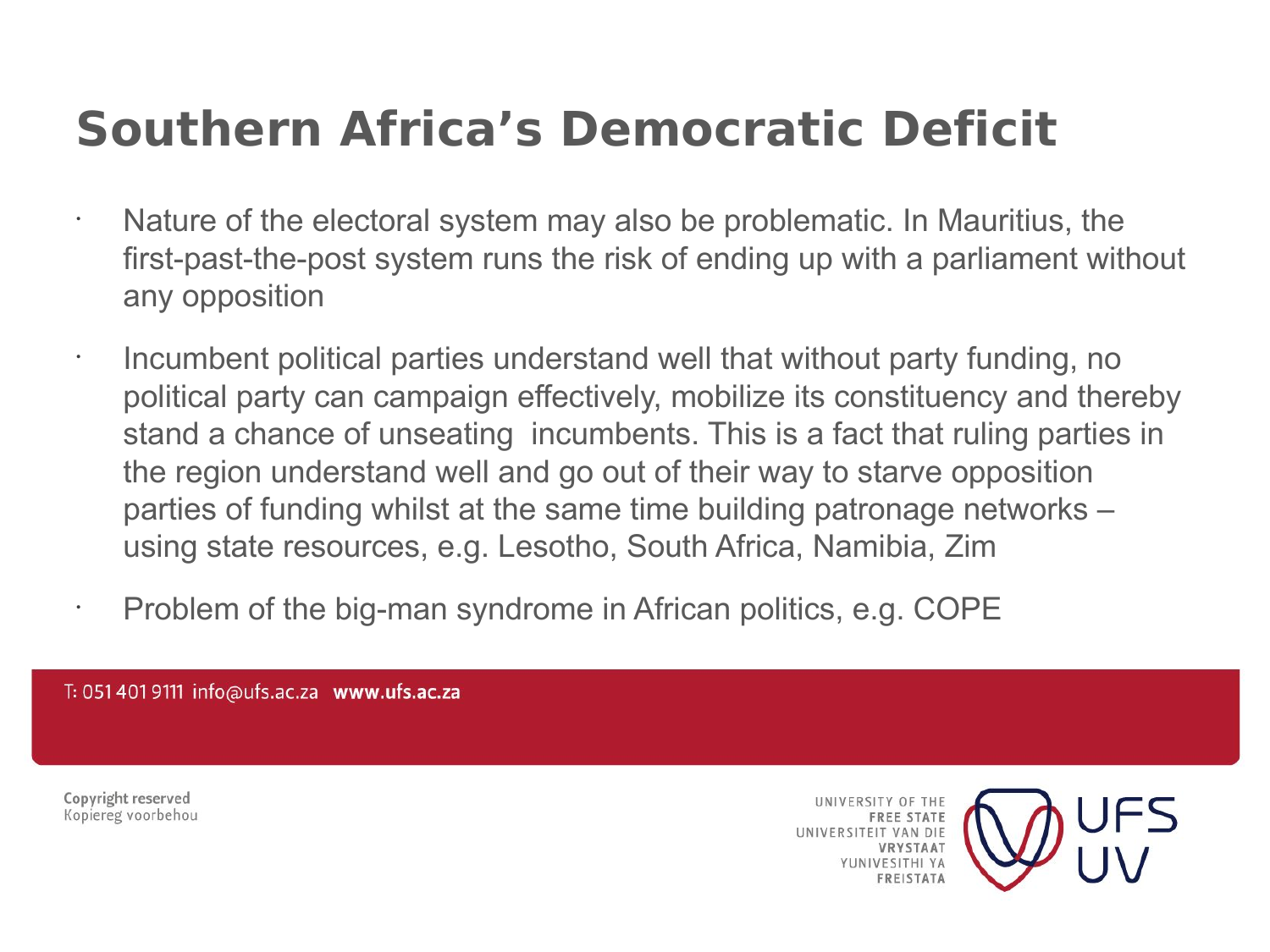# **South Africa's Democratic deficit**

- $\cdot$  Relationship between private sector and the ANC problematic unfair advantage to ruling party
- Issue of media dominance by ANC but less a problem than in other states in region
- Personalization of Politics, Regionalization of Politics DA, IFP,NFP, UDM
- Arrogance of ruling party de facto one party state line between state and party increasingly blurred harder for political opposition
- Angry youth and SA's own Jasmine Revolution alienation of political process formation of radical social movements
- Moeletsi Mbeki and the 2020 moment for SA!

T: 051 401 9111 info@ufs.ac.za www.ufs.ac.za

Copyright reserved Kopiereg voorbehou

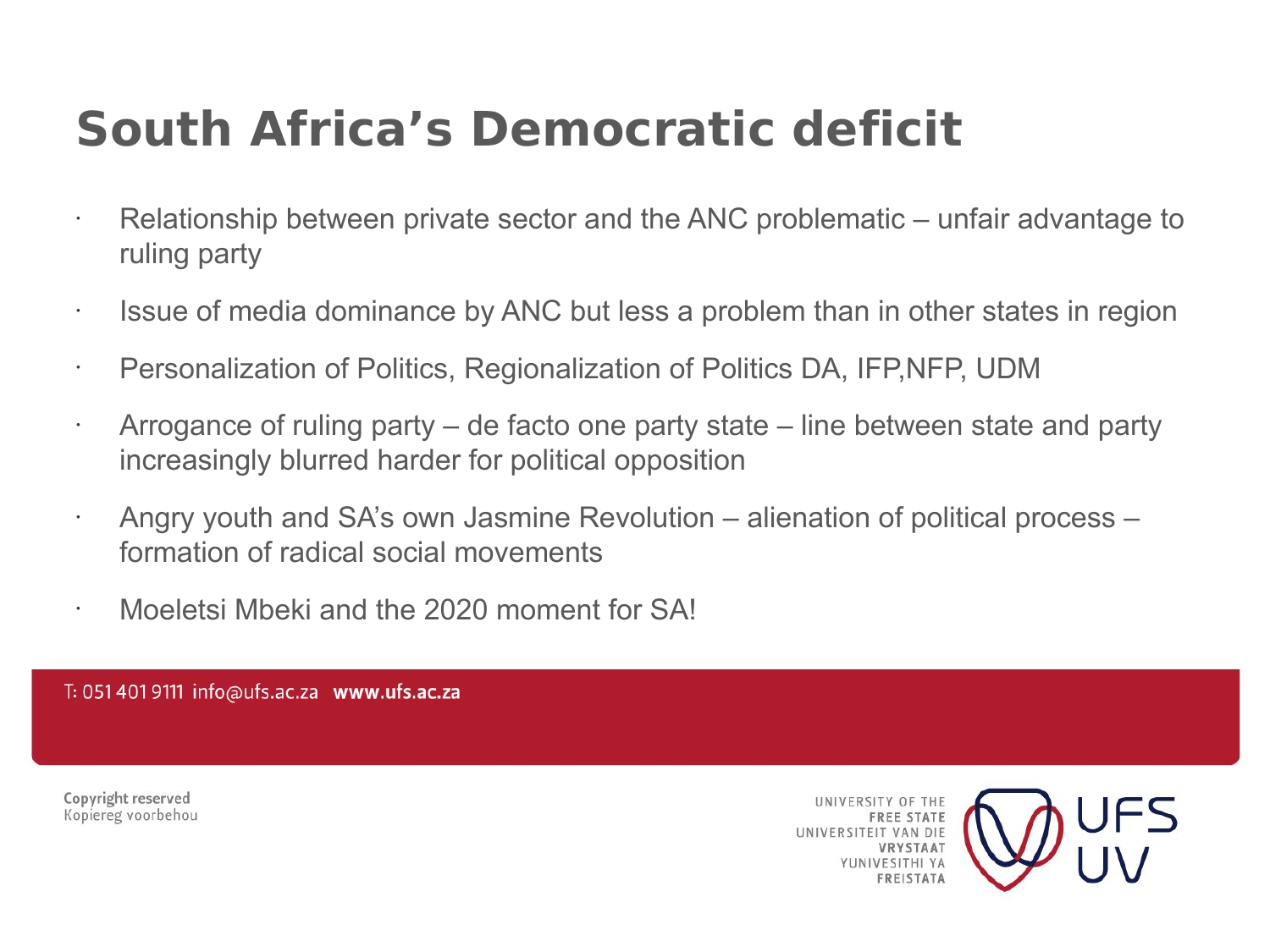# **Political violence in South Africa**

- Recent report by Asis Malaquias entitled **Stress-Testing South Africa: The Tenuous Foundations of One of Africa's Stable States** is particularly worrisome and points to a trend of escalating political violence
- This stems not only from popular frustration around poor service delivery and the like but also elite competition for financial and political resources available through the state which occurs within and between competing political parties, usually at the local level where intimidation and assassination are sometimes used to ensure electoral success
- Much competition in a grey area where the distinction between politics and crime is blurred

T: 051 401 9111 info@ufs.ac.za www.ufs.ac.za

Copyright reserved Kopiereg voorbehou

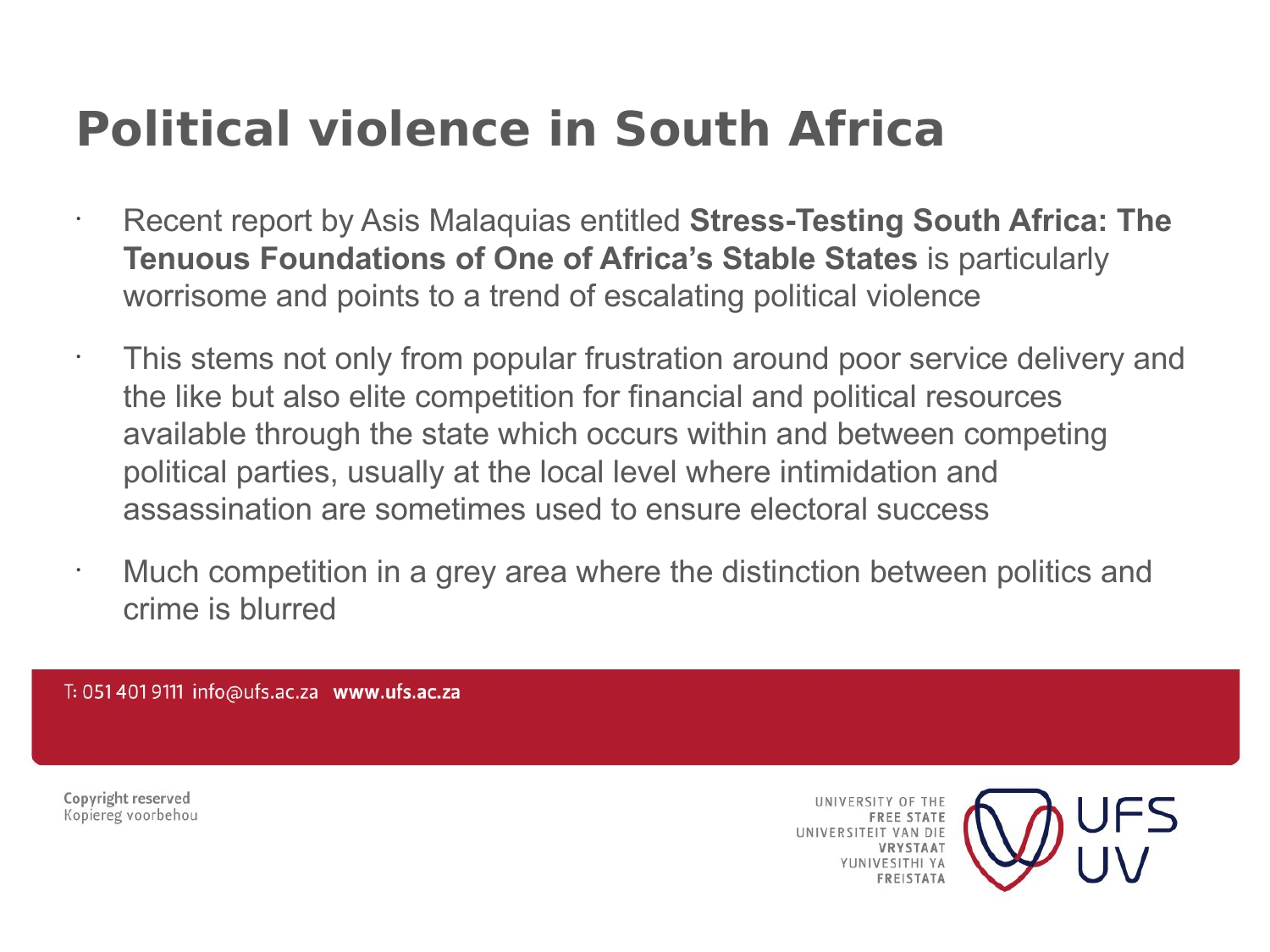### **Lesotho**

- Lesotho has a small and undiversified economy which is heavily dependent on foreign markets making Lesotho vulnerable to external shocks and ill-equipped to deal with them
- $\cdot$  37% of households live on less than \$1 per day and half are below the poverty line
- SACU transfers fell by 17% of GDP in 2010/2011 resulting in government experiencing severe financial crisis
- Public expenditures remain a big driver of the economy but state now is overextended (public expenditures in 2010/11 were 64% of GDP and not all public money is well spent

T: 051 401 9111 info@ufs.ac.za www.ufs.ac.za

Copyright reserved Kopiereg voorbehou

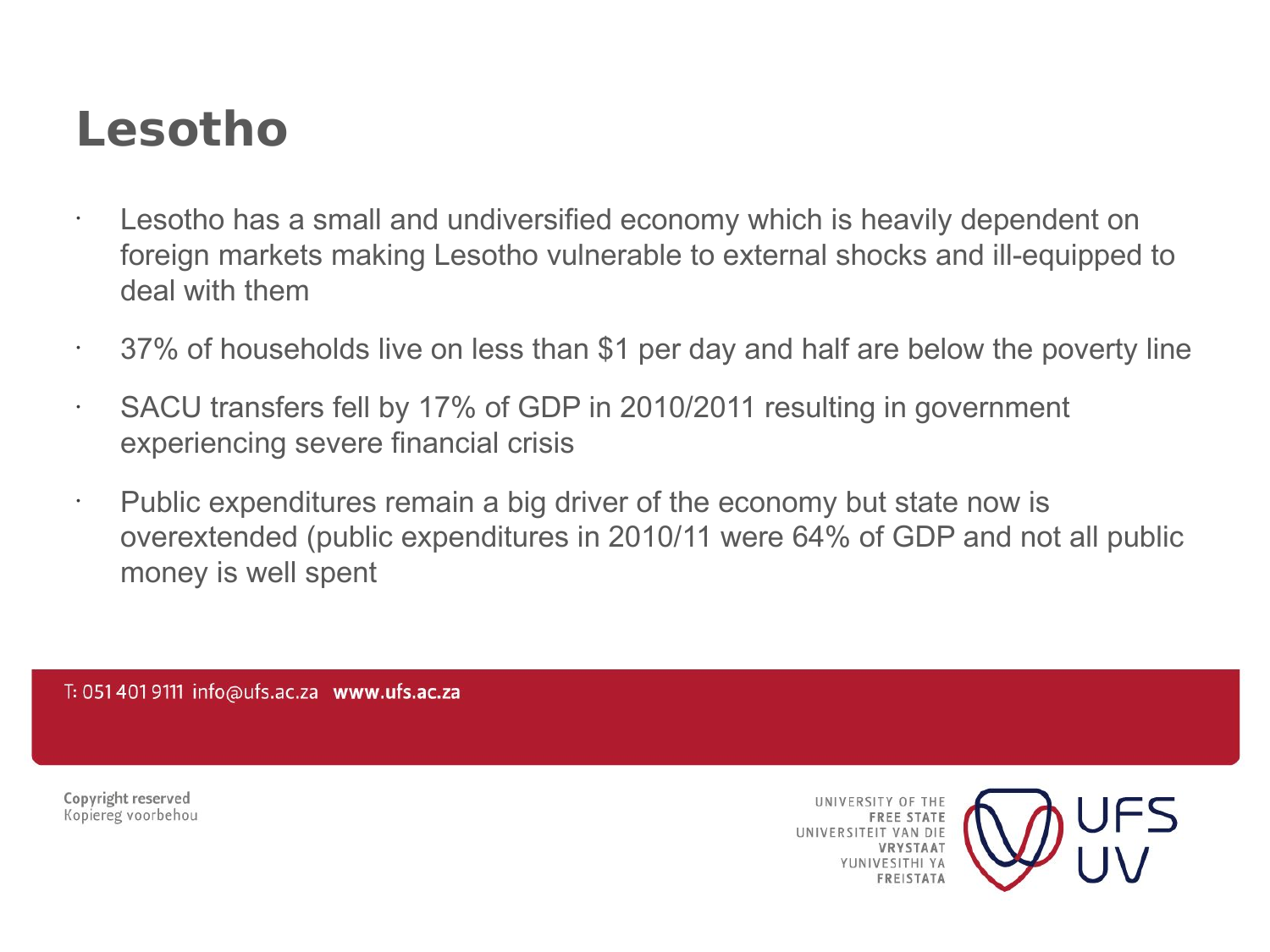#### **Lesotho**

- Recent floods and severe weather has devastated crop production and Lesotho is on the verge of a major food security crisis
- Domestic revenues do not cover current expenditures dependence on foreign resource flows at a time when global economy is wobbly
- Wave of strikes and protests by factory workers
- $\cdot$  These covered live by radio stations which were shut down by govt
- 15th August 2011 protest by workers demanding higher wages opposition leaders at the forefront of this
- Several people shot when police opened fire on protestors
- Nexus between economics and politics

T: 051 401 9111 info@ufs.ac.za www.ufs.ac.za

Copyright reserved Kopiereg voorbehou

UNIVERSITY OF THE **FREE STATE** UNIVERSITEIT VAN DIE **IRVSTAAT VESITHI VA FREISTATA** 

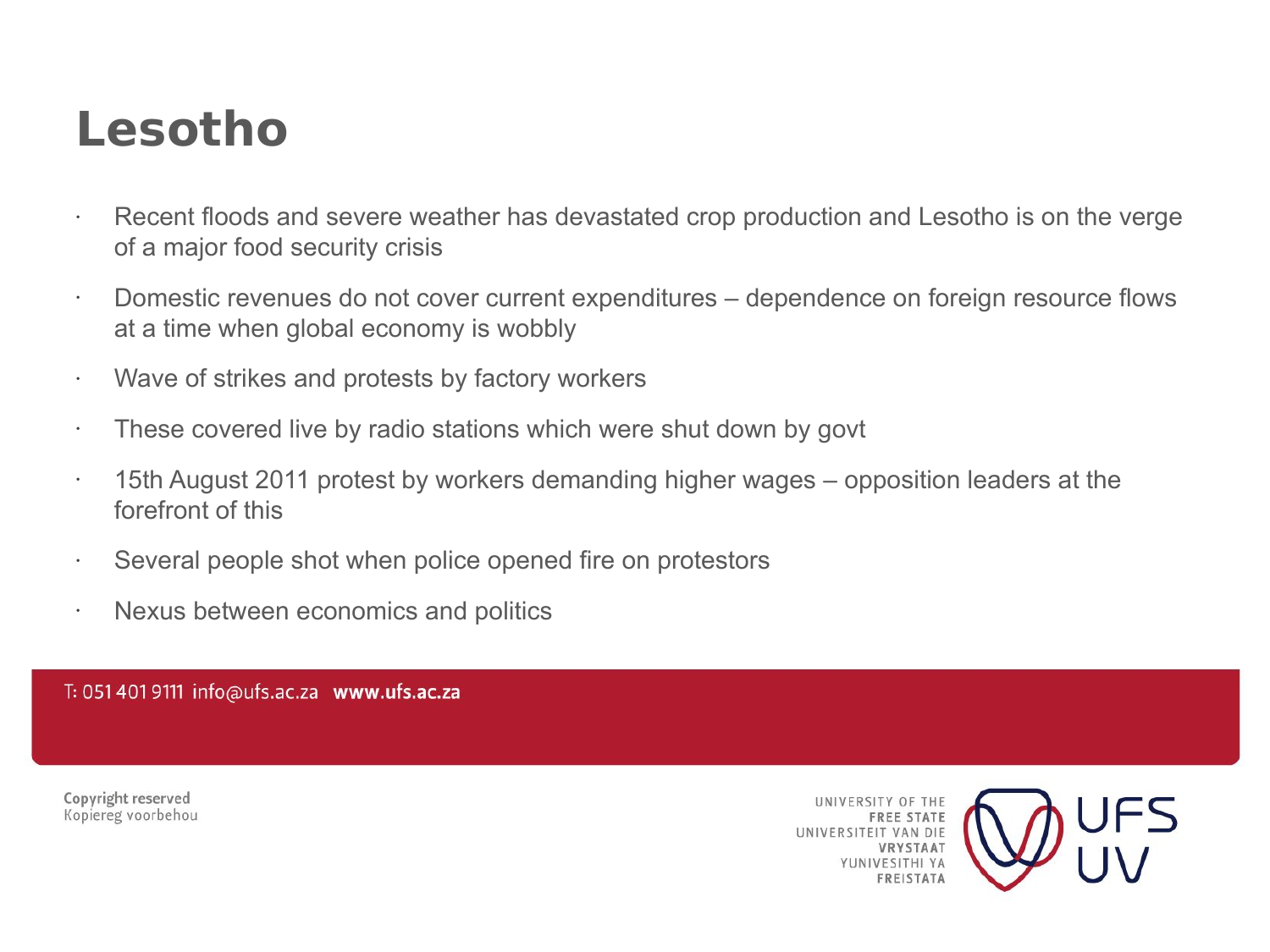### **swaziland**

- Bloated and inefficient bureaucracy coupled with King Mswati III using his national treasury as his personal ATM
- 2010 World Bank/IMF audit shows how \$ 50 million in state funds was spent on the king's household last year
- Issue of relative deprivation – King cannot ask Swazis to tighten their belts when he has a palace for each of his 13 wives
- $\cdot$  2005 when he appeals for aid for his country he bought himself a \$500,000 Mercedes Maybach limousine and a BMW for each of his wives
- $\cdot$  Whilst two-thirds of his countrymen subsist on less than \$1 per day, his personal fortune is estimated to be \$200 million

T: 051 401 9111 info@ufs.ac.za www.ufs.ac.za

Copyright reserved Kopiereg voorbehou

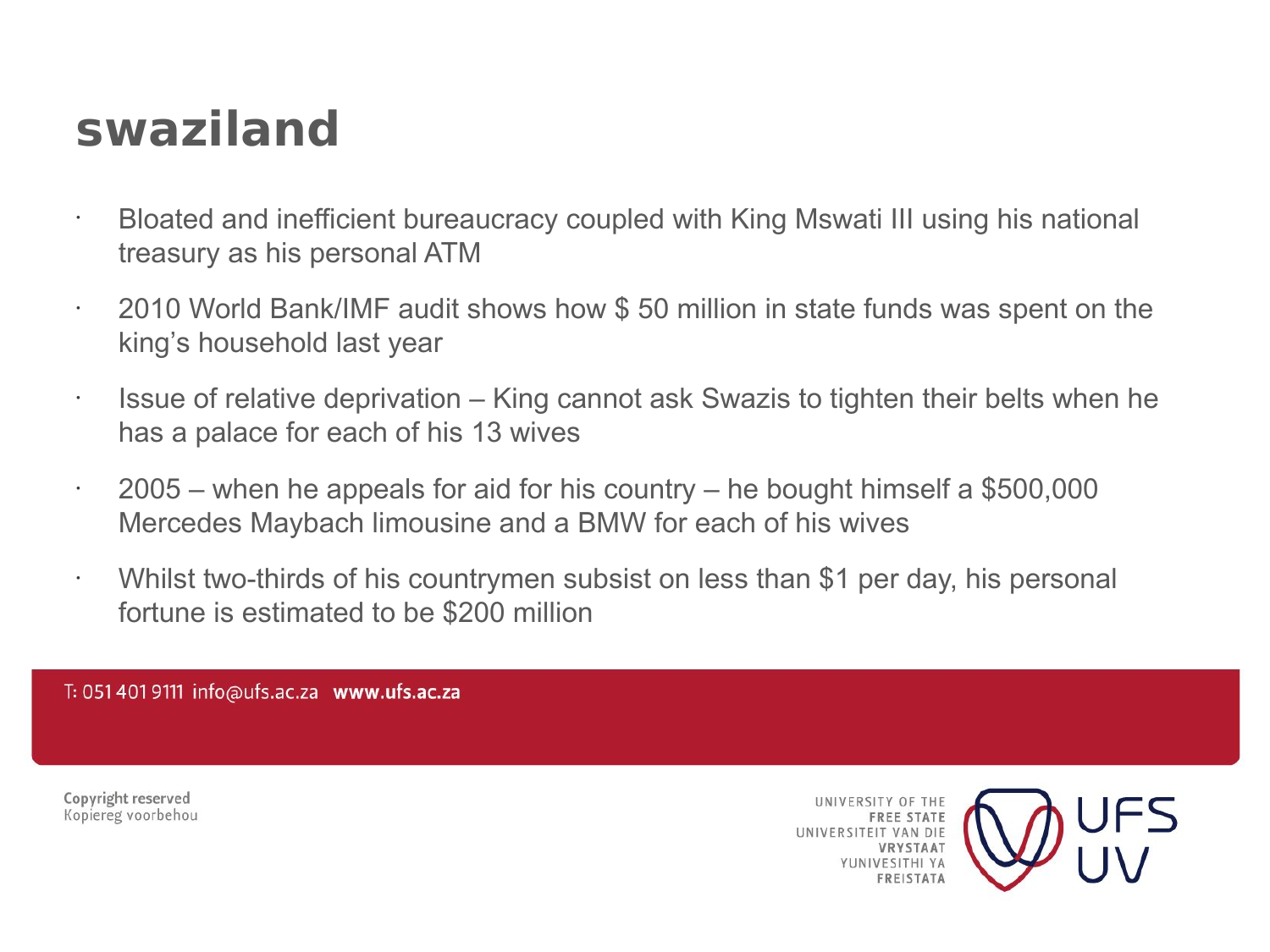#### **swaziland**

- Swaziland plunged into a financial crisis following SA's 2009 recession which triggered a collapse in revenues from SACU, which accounts for two-thirds of the country's budget
- Government has kept its head above water by using the reserves of the Central Banks which now stand at just over \$500 million
- $\cdot$  By May this year its budget deficit was the same level as Greece 14.3%
- At present its running up \$180 million in unpaid bills
- Mswati III looking for loan from IMF but they want him to trim his bloated civil service which operates as a vast patronage network – so for political reasons he is not amenable to this

T: 051 401 9111 info@ufs.ac.za www.ufs.ac.za

Copyright reserved Kopiereg voorbehou

UNIVERSITY OF THE **FREE STATE** UNIVERSITEIT VAN DIE VRYSTAAT **VESITHI VA FREISTATA** 

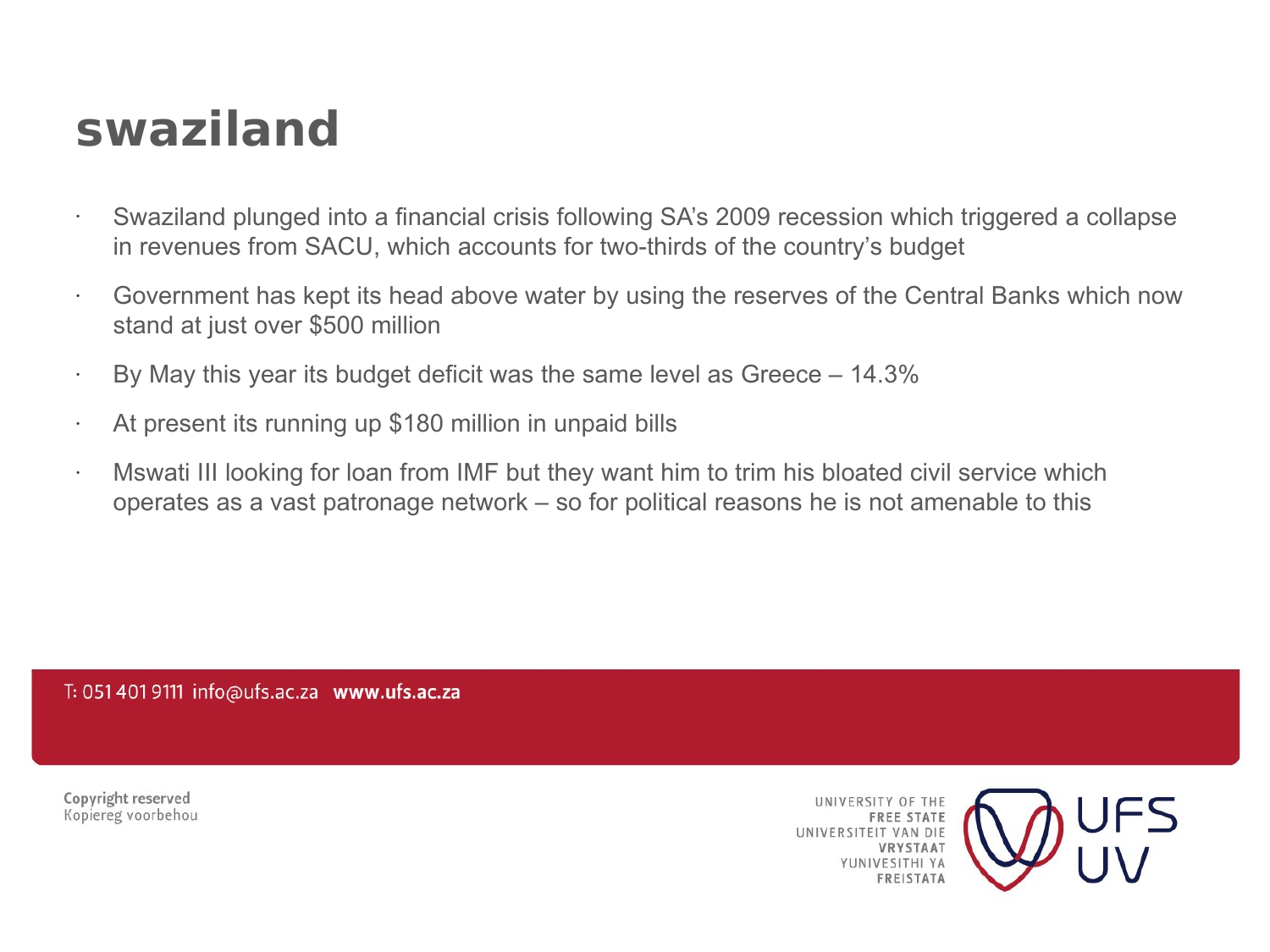### **Enter South Africa...**

- Political unrest has dogged the Kingdom for some years, given the absolutist nature of Mswati's rule (political parties banned in 1973)
- Repression has characterised the Swazi state for decades
- $\cdot$  But economic woes adds a new dimension of desperation more strikes, different constituencies coming together
- South Africa enters with a R2.4 billion loan to Swaziland
- Gordhan: "..it is not in South Africa's interest to have a collapsing Swaziland economy"
- Mario Masuku, leader of Swaziland's banned opposition Peoples' United Democratic Movement says this is the "wrong decision"

T: 051 401 9111 info@ufs.ac.za www.ufs.ac.za

Copyright reserved Kopiereg voorbehou

UNIVERSITY OF THE **FREE STATE** UNIVERSITEIT VAN DIE **IBVSTAAT VESITHI VA FREISTATA** 

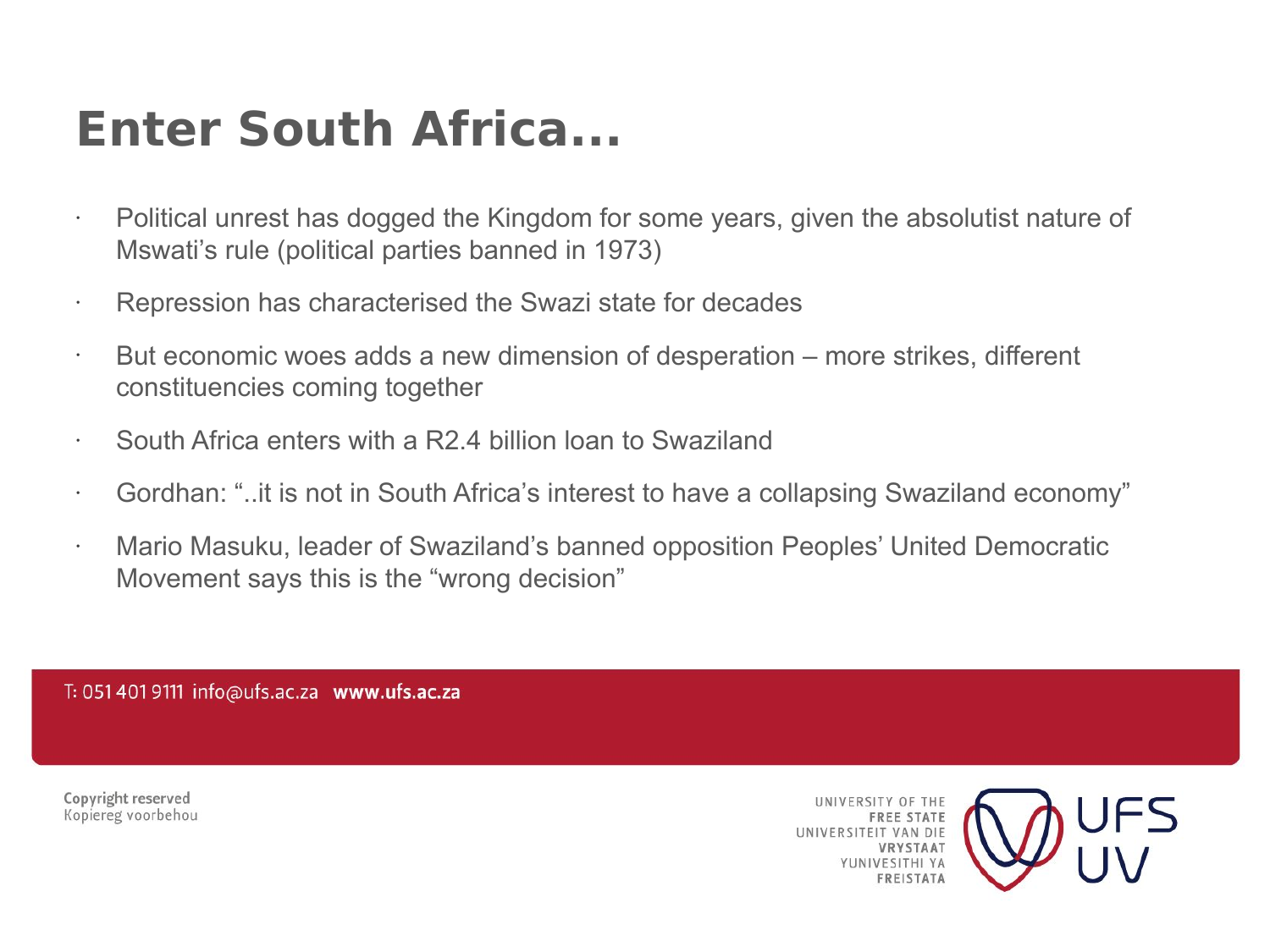### **Enter South Africa...**

- Gordhan: Hope bailout would "create space for political dialogue".... But adds, "It's not our place to dictate to them".
- At the same time there seems to have been some political reform conditions prompting Swaziland to look to Qatar and Kuwait for the money
- $\cdot$  In both these countries SA has leverage but refuses to use it to promote democracy
- $\cdot$  Amitai Etzioni and his theory of democratic norms regional hegemon has to play a key role
- But not if South Africa is also moving away from these democratic norms
- $\cdot$  Note also SADC's general drift SADC Tribunal disbanded these are not positive developments – whilst the Arab Spring is taking route in North Africa – SADC is going in a different direction

T: 051 401 9111 info@ufs.ac.za www.ufs.ac.za

Copyright reserved Kopiereg voorbehou